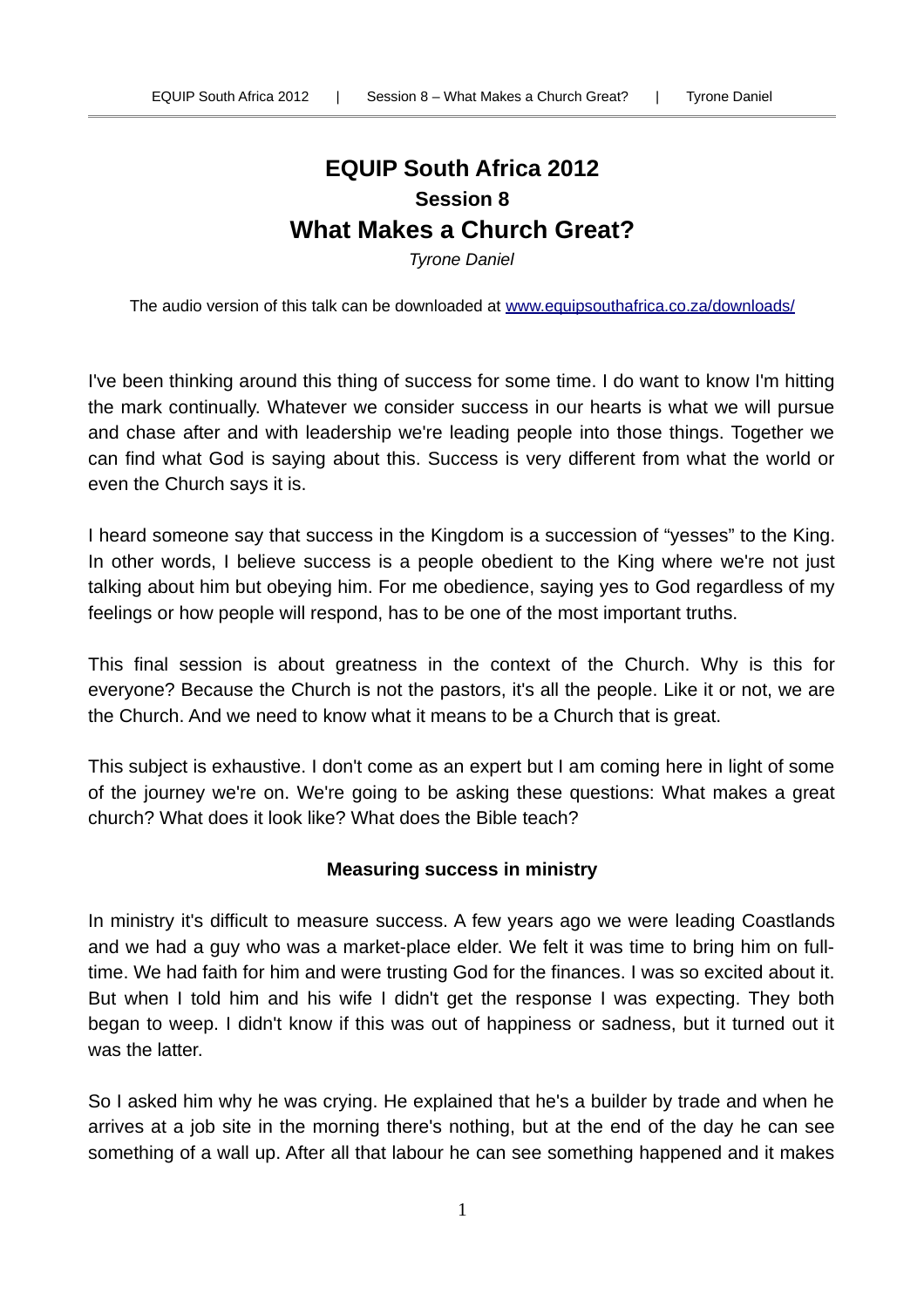him feel like he's produced something. But with ministry we can build for weeks and months and we can't see the fruit and often we're just hoping that we hit it right.

That's part of ministry and leadership. But you can't live there all the time and wondering if you're going to hit it one day. God is not gracious if he tells us to constantly be wondering. So we have to ask if there's some measure in Scripture that helps us identify what makes a great church.

In the book of Revelation Jesus commends and addresses issues in churches. So the Bible does provide some measuring tools for our churches.

Every one of us will not be thanked by God for growing our church when we get to heaven. Why? Because you can't grow your church and if you can, it's not His church. God brings the growth.

The obsession with success today says we produce the growth and we're doing it. But when Jesus addresses those seven churches He doesn't mention their size. Why? It's not up to the leader to grow that church. You don't grow your church.

So this isn't about small churches or that sort of thing. This can't be your obsession any more. There are things we do that stops growth but ultimately we can't grow it so don't try and don't make this your obsession. It's so easy to slip into this model of trying to prove your success and making it about how many people show up at your meetings. It's not about people showing up, it's about what you're doing with what you've been given.

The growth is in His hands. I believe in Church growth but let's not sell out but rather advance the Gospel of the Kingdom, for the King.

# **Looking at Colossians**

# **Colossians 1 (NIV)**

1 Paul, an apostle of Christ Jesus by the will of God, and Timothy our brother,

2 To God's holy people in Colossae, the faithful brothers and sisters[a] in Christ:

Grace and peace to you from God our Father.[b] Thanksgiving and Prayer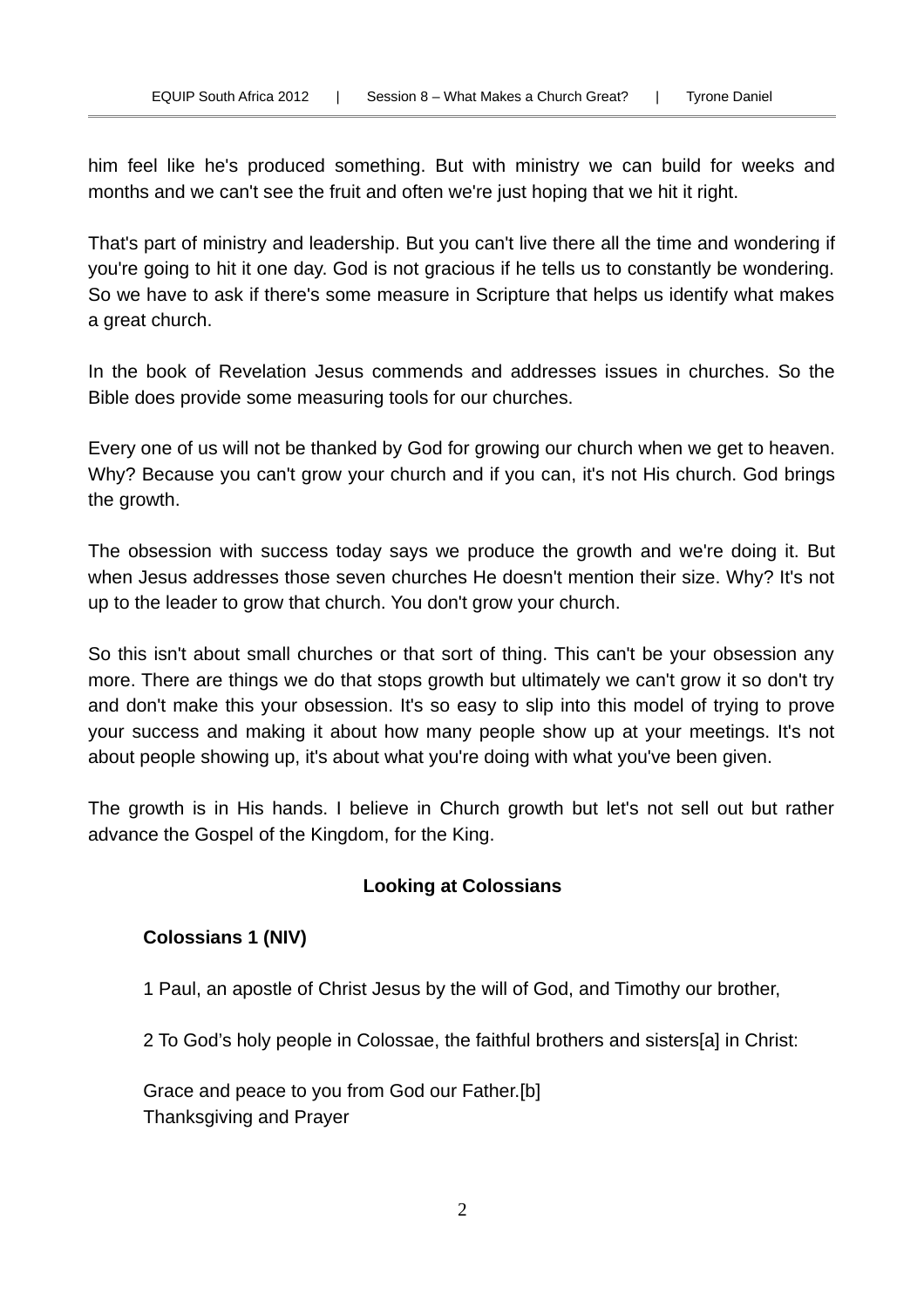3 We always thank God, the Father of our Lord Jesus Christ, when we pray for you, 4 because we have heard of your faith in Christ Jesus and of the love you have for all God's people— 5 the faith and love that spring from the hope stored up for you in heaven and about which you have already heard in the true message of the gospel 6 that has come to you. In the same way, the gospel is bearing fruit and growing throughout the whole world—just as it has been doing among you since the day you heard it and truly understood God's grace. 7 You learned it from Epaphras, our dear fellow servant, who is a faithful minister of Christ on our behalf, 8 and who also told us of your love in the Spirit.

9 For this reason, since the day we heard about you, we have not stopped praying for you. We continually ask God to fill you with the knowledge of his will through all the wisdom and understanding that the Spirit gives, 10 so that you may live a life worthy of the Lord and please him in every way: bearing fruit in every good work, growing in the knowledge of God, 11 being strengthened with all power according to his glorious might so that you may have great endurance and patience, 12 and giving joyful thanks to the Father, who has qualified you to share in the inheritance of his holy people in the kingdom of light. 13 For he has rescued us from the dominion of darkness and brought us into the kingdom of the Son he loves, 14 in whom we have redemption, the forgiveness of sins.

Paul thanks God for this church that seems to be a great church. Paul wasn't there and when he heard what was happening he commended them for their love for all the saints, their faith in Christ and their love in the Spirit.

We've got to know that what we're doing is what God has called us to do. There's something about the fruit we see here that's relevant for church growth as this was a church the Bible commends. This may be different to what you're hearing but let's go on this journey together.

Let's make sure that what we're giving our attention to is truly what the Lord is calling us to. There's no question you're going to heaven, because you know Jesus and that's it. But can you imagine getting there one day and hearing that everything you gave your life to was insignificant. Let's go back to the Word and see what the churches were commended for and embrace those things.

## **1. This was a church that was bearing fruit**

There seemed to be some fruitfulness here. Paul commends them for their faith in Jesus.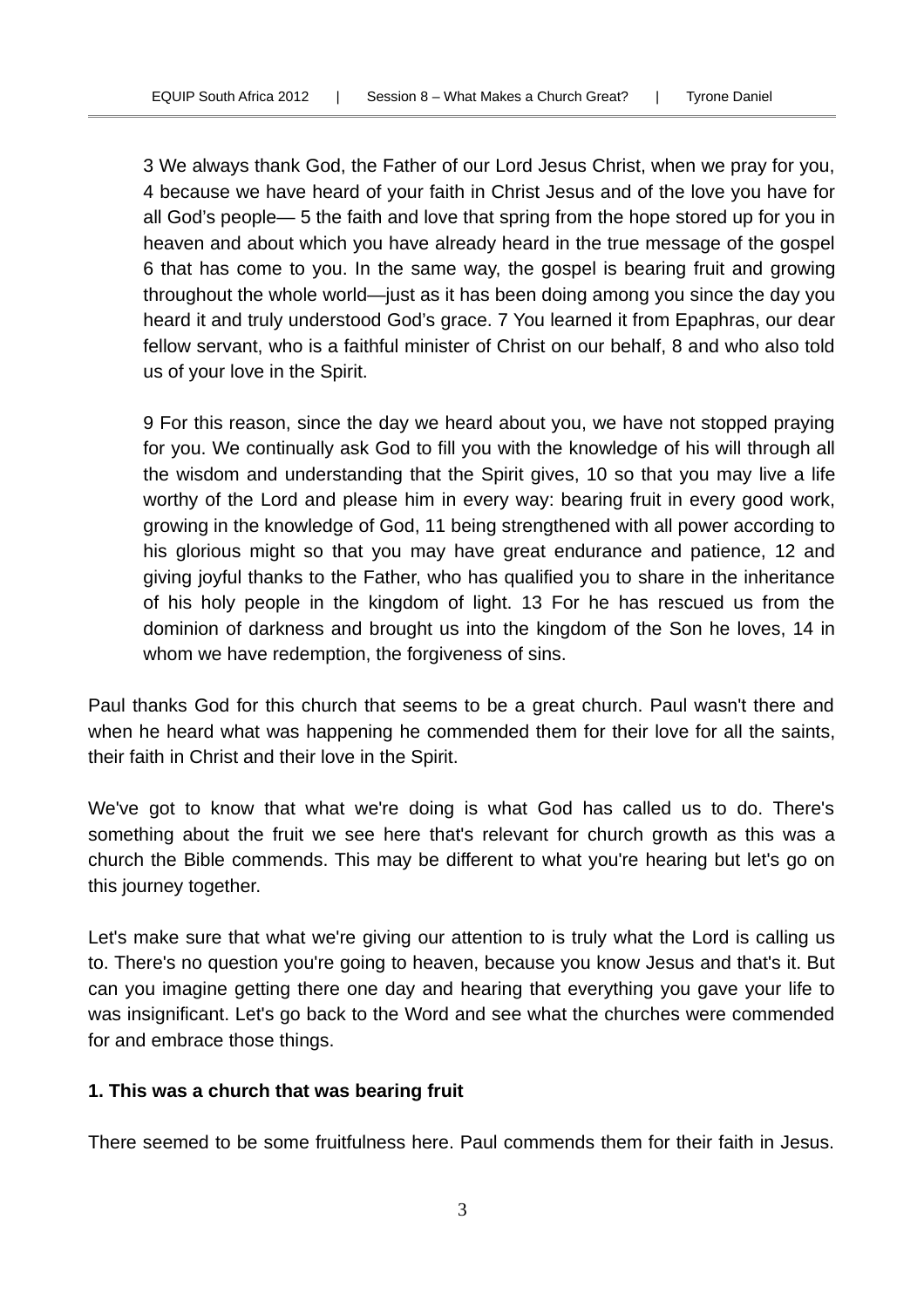We have emphasised Jesus as He is important, but what's happening at your church? Would Jesus commend our churches because our priority is our faith in Him? I'm not just referring to saving faith but the life we live, which is about Jesus, the central theme and focus.

It's amazing how many people have faith in the Church and their leaders and this is all important, but it's not where your faith should lie. How many people even have faith in faith? But we have to work hard in pointing people to Jesus as their faith then won't rest in man but in the One who does not disappoint and whose Kingdom will not end.

1 Thessalonians 1:3 says this:

We remember before our God and Father your work produced by faith, your labour prompted by love, and your endurance inspired by hope in our Lord Jesus Christ.

You can see in Colossians 1: 5 (above) and in this verse that their hope was in Jesus, not in Paul. How many of you want your church to end when you go? The only one who will stay when you go is Jesus. The most consistent person who is unchanging and is always there is Jesus. So we better make sure our faith is always in Jesus.

This nation is full of Christians who hate the Church because they put their faith in the Church or a pastor. If we don't stop that we will keep perpetuating the problem. We must point people to Jesus.

Our facilities and ministries do not make a great church. But if Jesus is the central theme and focus – not just for the leaders but for all – then that's what makes a great church. We have a priority to point people to Jesus not sometimes but all the time. We are going to begin to end if we stop pointing people to Jesus.

## **2. Passion**

It's good that we are passionate about doing things together but Paul commends these people for their love of the saints. That's a sign of a church that's great. We don't just love the world but we love the people in our church – we celebrate the saints in our church; we get along.

If you love the work but you don't like the people you're called to do the work with, your team will be dysfunctional. We must have a passion for the saints. Not that we love the Church more than Jesus but we have to love the Church. Our focus on the world cannot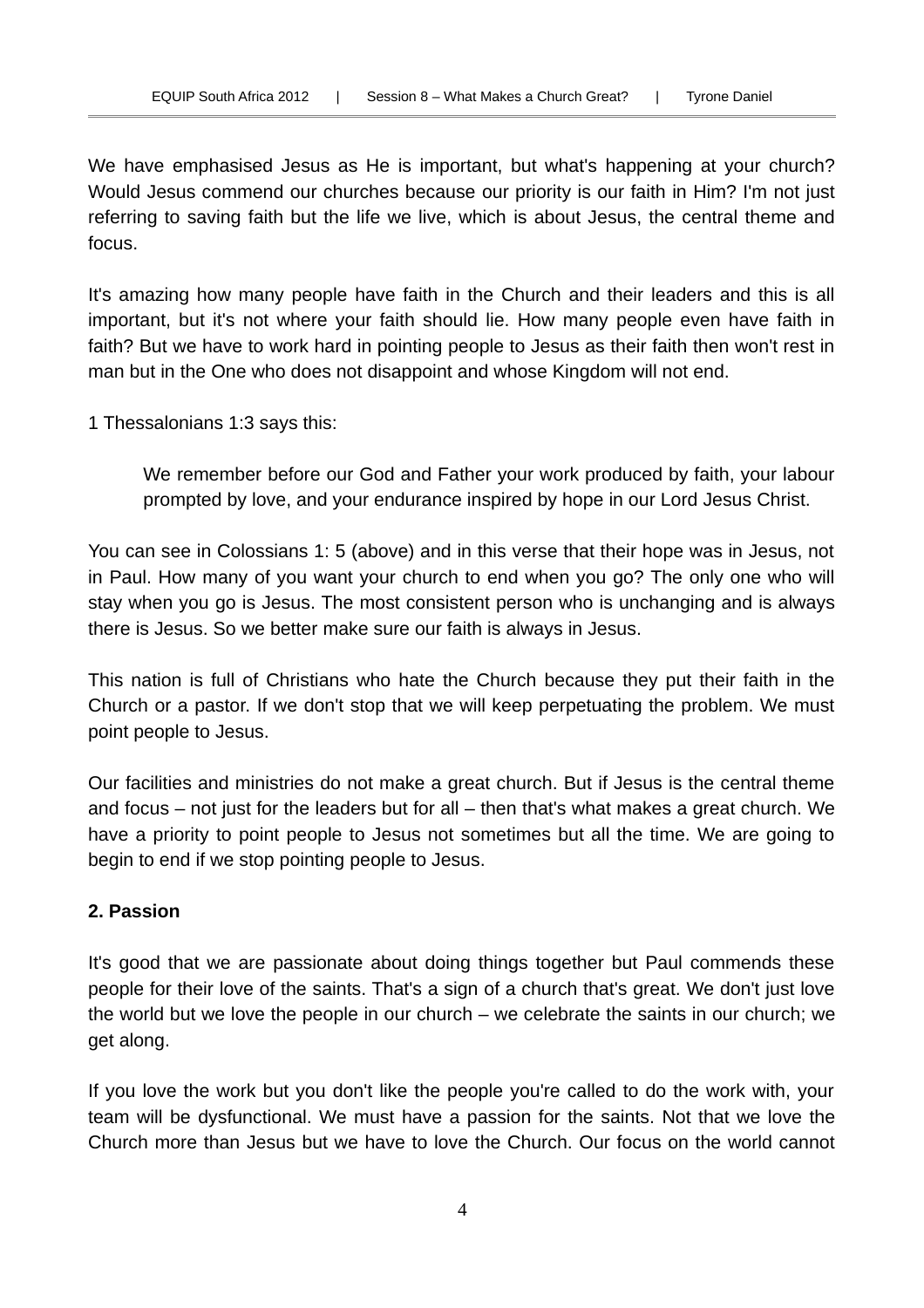be stopped but how do we win the world if we don't love each other? By our love for one another the world will know we are His disciples.

I've met too many people that hate the Church and yet say they're all about the Kingdom. We can't forget the Church. The Church is the agency in which this Kingdom comes. So we better love the Church. I even know people who like to travel because they don't like being in their local churches. There's a problem.

I've been challenged that Jesus is building His Church. Would Jesus send people to people who don't love people? It doesn't matter how good our programmes are we have to value the individual; not just the sinner but the saint too.

The Bible is full of these truths of the "one anothers". That's church. So look at the love in your church.

## **3. Hope for the future**

In verse 5 in Colossians 1 (above) Paul talks of hope for the future. We are a people who believe in a promise of the future. As we listen to the people we're leading we need to ask if there's something of a dreaming of a future together.

Don't underestimate the power of hope. We need to trust and believe for an incredible future. I'm nervous when the visionaries are happy. There are greater things we're trusting God for. There are greater things yet to be done. We need to be walking in absolute conviction that our greater days are ahead, even though we've had great days in the past.

Do you believe this? That's a sign of a great church. There's no future in history. You can never underestimate the power of what's to come. We have new people coming into our churches that are happy about our history but want to know about our future.

## **4. God's grace and perspective**

In verse 6 in Colossians 1 (above) Paul talks about understanding God's grace. I love the emphasis that comes through. Whenever we understand Jesus we understand grace.

I'm concerned about the misunderstanding of grace. Paul was able to commend this church for their understanding of grace. The best way to understand grace is to live in grace. Many of those who are great grace preachers seem to extend the least grace to others in situations. Their understanding is brilliant but they don't know how to live in it.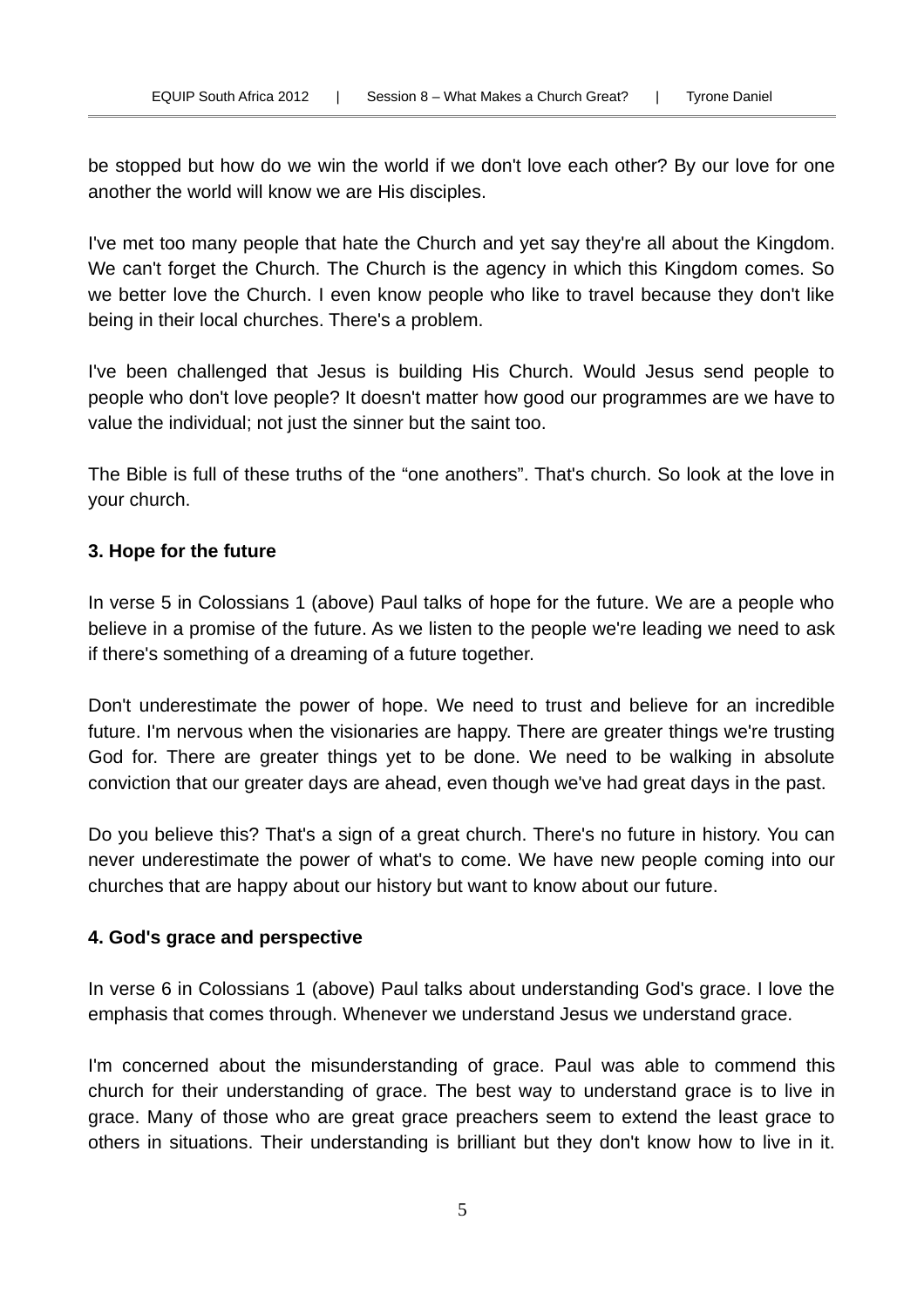When you're living in grace you can extend grace. It's such a touchy subject when it shouldn't be – it's liberating, if we just preach it like Jesus preached it.

Grace saves us. I believe in justification, that God looks at us just as if we never sinned. I also believe that grace sanctifies us – Jesus speaks of grace being a process and we all know we're not like Jesus now.

If you only preach sanctification you kill people. If you only preach justification you liberate them to do whatever they want. We need grace to ring out from our churches and cities and we need to walk in grace to reach the world.

If you want to be commended for being a healthy church, get to a true understanding of grace. But not where you just preach it but where you can live it. When you look at your local church you should see people who are liberated.

We need to have an understanding from Scripture and not just a good book. It's great that we have access to a lot of information these days and can tap into teachers across the world, but it's dangerous as we know nothing about them. We just know their message. We also need to know the context of their ministry as some of them are ministering in a legalistic context.

## **5. Servant leaders – a pattern**

Colossians 1: 7 (above) talks about servant leaders. There's a pattern we can see in this. Great leaders make for a great church.

God planned that in His Church leaders should lead God's people. He has put people in place and entrusted them. There is something of leadership and great leaders that help churches to be great. Not dictators but people who have understood that these are God's people. We don't whip or coerce the people. We lead them into an inheritance not by what we preach but by how we live. Paul commended Epaphras as he was a good leader and lived what he taught.

I still believe elders are chosen and called by God. So we better hear God before we release elders as they have been given the highest human governing authority in the local church.

I believe elders are not just great shepherds, as important as that is. First they have a responsibility to guard the Gospel of the kingdom before they take care of the sheep. They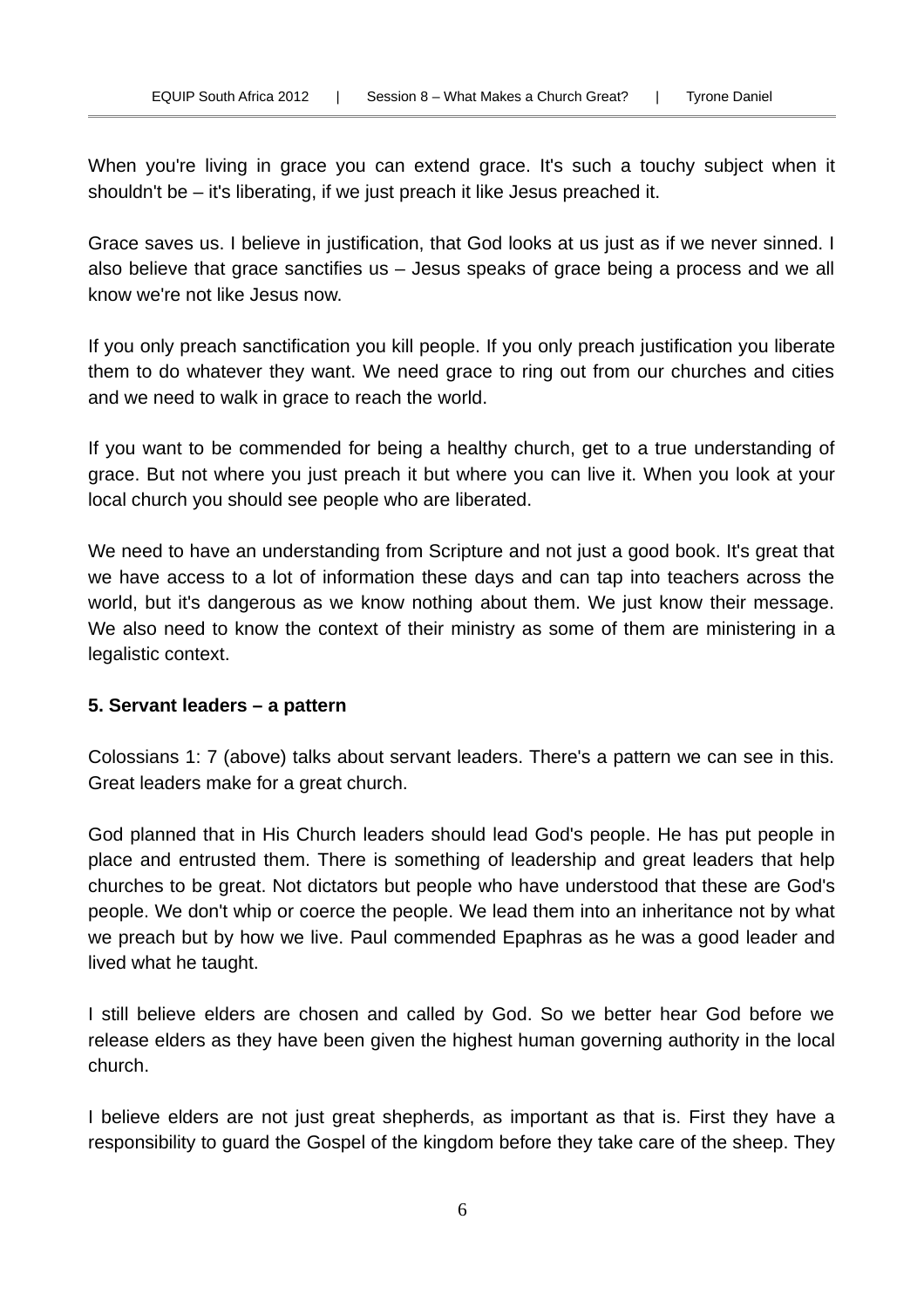must please God first before the people. I've seen many churches in a mess because pastors are pleasing the people. Our message cannot be changed to suit the crowd. We can't water down this message – we pastors are going to stand before God and give an account to Him for our people. We're not giving an account to our people for God.

Don't look at how many people you have in your church but look at how well your people are. This is what we are going to stand for – this is what it means to be a great church in God's eyes.

Ezekiel 34 is a job description for leaders. We have to talk about the sheep and love them because that's the responsibility of a great leader. Some say they're in ministry but don't love people. Go find another Kingdom. This is about people loving people.

Visionary elders – you don't have a team if you're the guy who is going to do it all. We have different roles and I understand that, but we cannot have the visionary being the hit man. You have a team around you to help you sort out the problems. Most of them can probably handle it better. Does that mean you avoid conflict? No, it just means you're not the guy who's always shooting people and getting shot at.

We're all leading the mission together. We have a team around us who are leading with us, not watching us lead. I don't want karaoke elders who sing my song! I want them to sing their song and I want to see it fit in with the song we all sing. That's what makes a healthy church.

Leadership isn't about keeping people happy but keeping them moving. Which pretty much makes them unhappy. Leadership isn't to get something out of people but rather to invest in people. Delegate the work to the right people so they can do a better job.

Leadership is also not about what we're against but rather what we're for. It isn't to model perfection but rather to admit mistakes and shortcomings. Let's be real. People can't see you as the guru who's perfect, that's not a healthy church.

Leadership isn't to tear people down but build them up. It isn't to wish for more time but rather to use our time wisely. It isn't to be envious but rather to be a student of what God is doing somewhere else. Leadership isn't to restrain people but rather to work with them to figure out what God has called them to.

## **6. Plurality**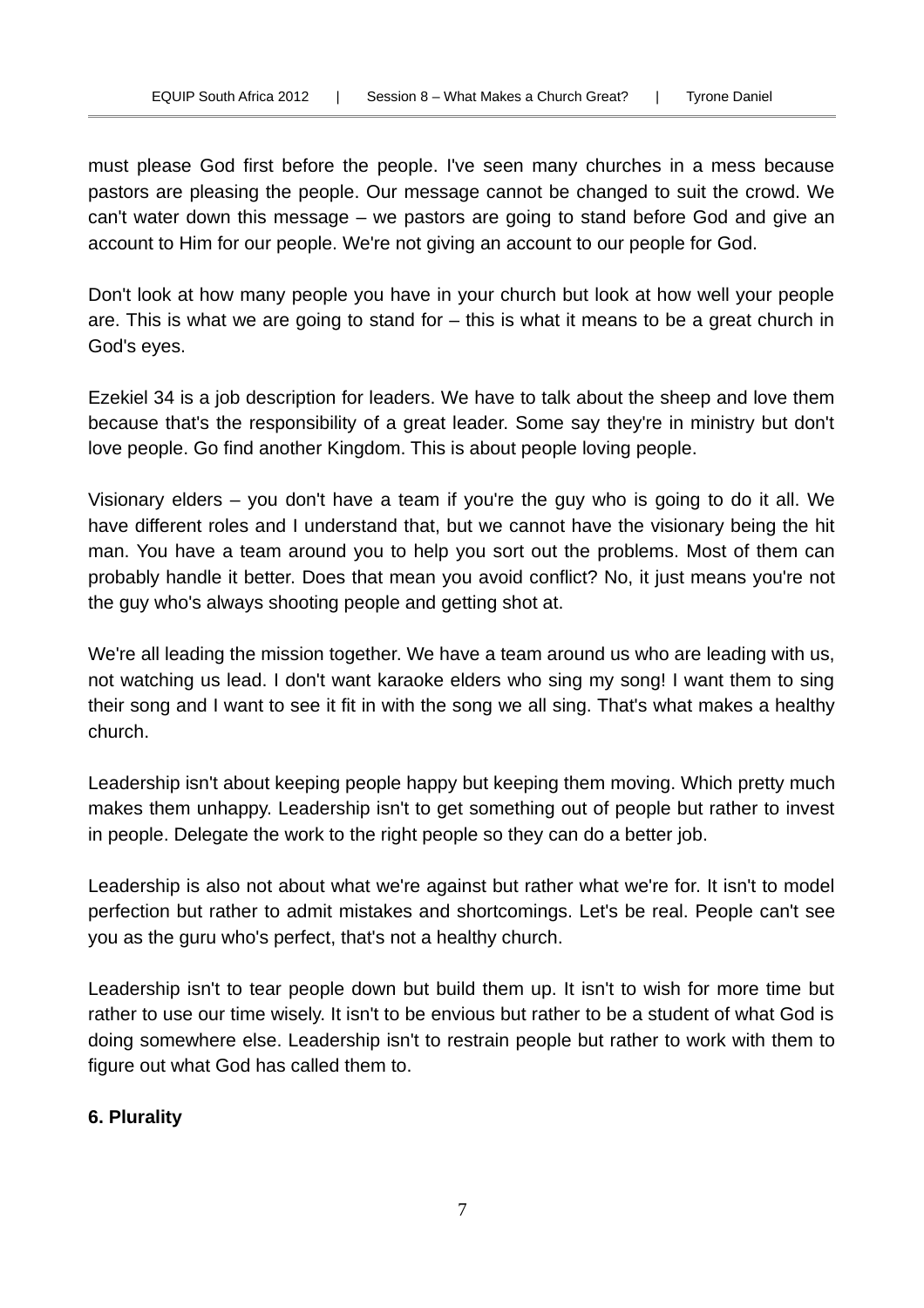We work as team. We must have team. It's God's plan. He doesn't want you on your own, he wants you to build team.

I've had the privilege of inheriting team and starting team. And there are some challenges we face with team. It's important that those on your team don't just have the calling and character but also that there is chemistry when they come on to your team.

The thing is, can you work together? There are issues when we can't work together. Chemistry is an important thing in building teams. You need to love the people you do the work with. You don't want to arm-wrestle, you don't want yes or no men, you want people who are on board that are willing to carry it rather than fight on the road. We're spending our lives dealing with issues in eldership teams because the chemistry is not there.

Don't use the pulpit to address and attack your team. I've been under some of that leadership and it destroyed me. You keep wondering if he's talking to you or not. Liberate them. Let there be no suspicion.

There's strength in team. We have a glorious future together. Set your team free and watch how God sends you guys to do amazing things together.

Also, we need communication. This is the most destroying thing as a team grows. When you don't communicate people get hurt, offended, left out and so on. We often think something and then hold people accountable for what we thought. But we have to say it! You can't over-communicate as we go forward in our inheritance.

We need teams liberated so we can see great churches. And we need creativity on our teams.

Also, we need cheerers not complainers. Not cheer-leaders but people who are on board.

Teams that worship together stay together. We're building for long-term. When the eldership is healthy the church is healthy. You've got to make time for worship if you're serious about being a great church. Get away together and have fun and not talk church and issues. You'll fix those issues by honouring God.

# **7. Prayer**

If you don't believe in prayer you've lost an understanding of eternity. Prayer is not a duty, it's a necessity. A church that prays is powerful and prayer in a church is a sign of a great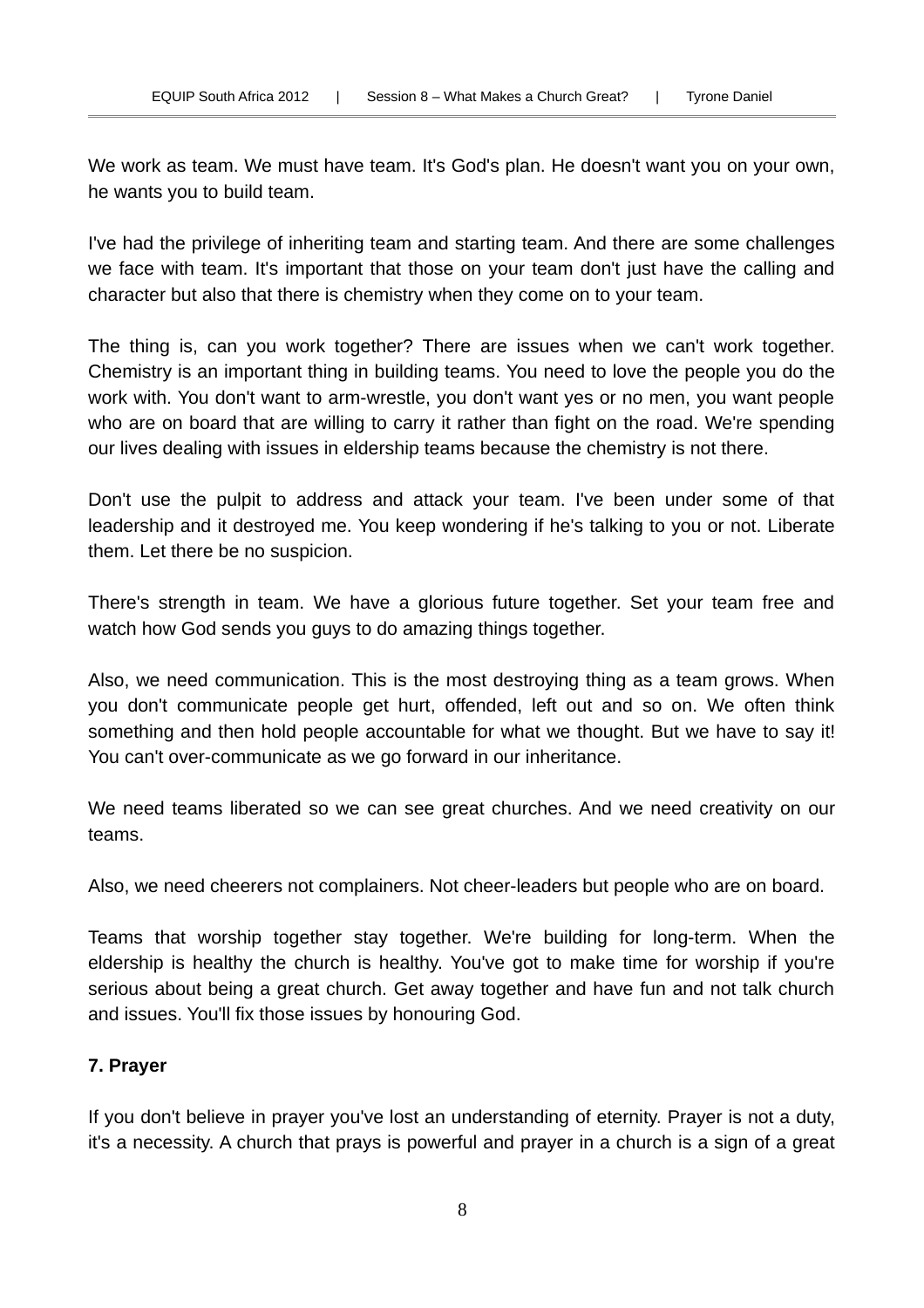church even in the New Covenant.

Make your prayer meetings a priority. It's important for a church to flourish. We were told prayer doesn't work in America. That's why the nation's struggling and the Church is powerless. Get together and pray – it works.

## **8. Producing transformational disciples**

That's what this church in Colossians was known for – a people who had changed. I believe that Paul understood something of the return of Christ that got people to live as transformed disciples. We've made this doctrine of the return of Christ mystical and weird but Paul used it in every chapter in 1 Thessalonians to transform those leaders and followers to understand who they were and live with eternity in their hearts.

I want the evidence of salvation in people's lives. It's not salvation when people put their hands up but nothing changes.

In chapter 2 of 1 Thessalonians, Paul uses the return of Christ as the motivation for evangelism. Evangelism doesn't just require an understanding of the value of people but an understanding that Jesus is coming back. And so we better tell people about Jesus.

Paul then used this doctrine for Christian growth in Chapter 3, to comfort people who are struggling. Churches would be more comforted if they understood the return of Christ and the fact that he's coming back soon.

Then Paul uses the return of Christ to help mature people to live a blameless life.

## **9. Presence of God**

This guarantees success. Not when it's just talked about but when it's demonstrated. God's heart for our churches is that we walk in this and this is evidence that God is with us. Remember when Moses said to God that His presence must go with them? His presence distinguishes us from others.

What's a key and measure of a great church? The presence of God; the anointing. Acts 10:38 says this:

"...how God anointed Jesus of Nazareth with the Holy Spirit and power, and how he went around doing good and healing all who were under the power of the devil,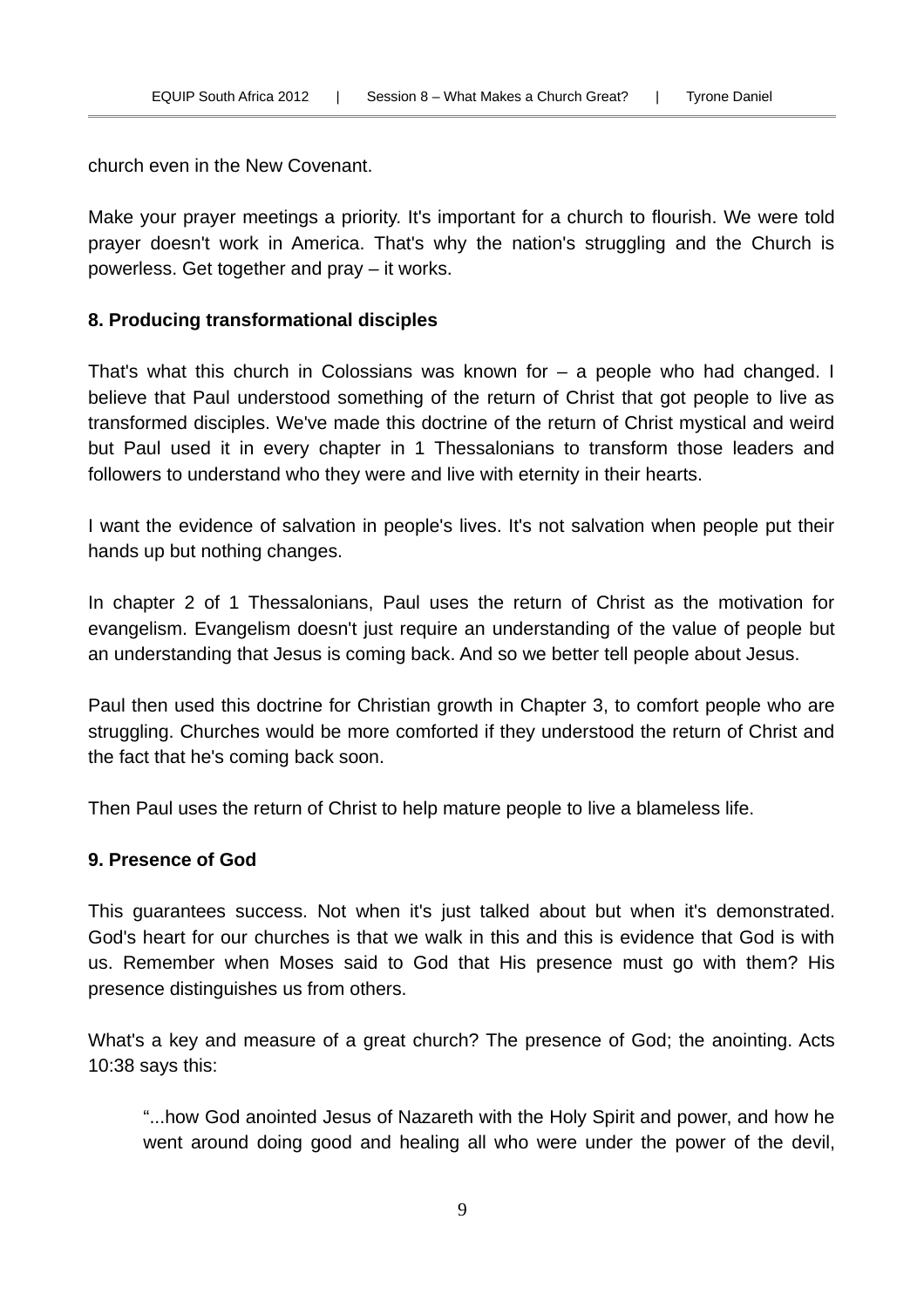because God was with him."

Jesus went about doing good and so forth because God was with him. That's what God wants from the church you're leading – He wants people to know He is with you. He wants to be there. This is a season of demonstrating in our local churches that Jesus is alive and well.

## **10. Pioneering**

This gospel is producing fruit wherever it goes. It's so easy to settle in things when it's going well. I can't go back to the church I'm leading after this week and get back to the rhythm I had before I came here. Friends, it's time to take new territory. God's done things in us and gripped our hearts. It's a fruitful season. Pioneering is a sign of a healthy church.

## **Prominence and significance**

There is no insignificant church in God's eyes. Pastors you need to hear that. You are as significant in God's eyes if you have three as those with three thousand. And you've just got to settle that.

There's a big difference between prominence and significance. In God's eyes, size does not matter, it's where you are and what you're doing and if God's called you there you're as significant as anyone else.

All growth is seasonal. We're trusting for growth at every level but when you can't see it, don't close down, don't question what you're doing. God's in what you're doing and you're significant in His eyes.

Big is not better; healthy is better and stronger is better. The city you're in is significant. I commend you for where you're at because God put you there. You are significant in the eyes of the Lord and that should matter most. Who cares what others think? God put you there and in eternity you're going to matter. Let the pressure come off you and be free to be who God called you to be. And in God's eyes you're magnificent and He put you there and you're a gift to that city and your church will flourish.

It's a flourishing season. Stay the course, don't try the tricks, stay true to the call. God is watching over His church and His word and He loves the Church and this city and this nation and the regions. That's why we're here.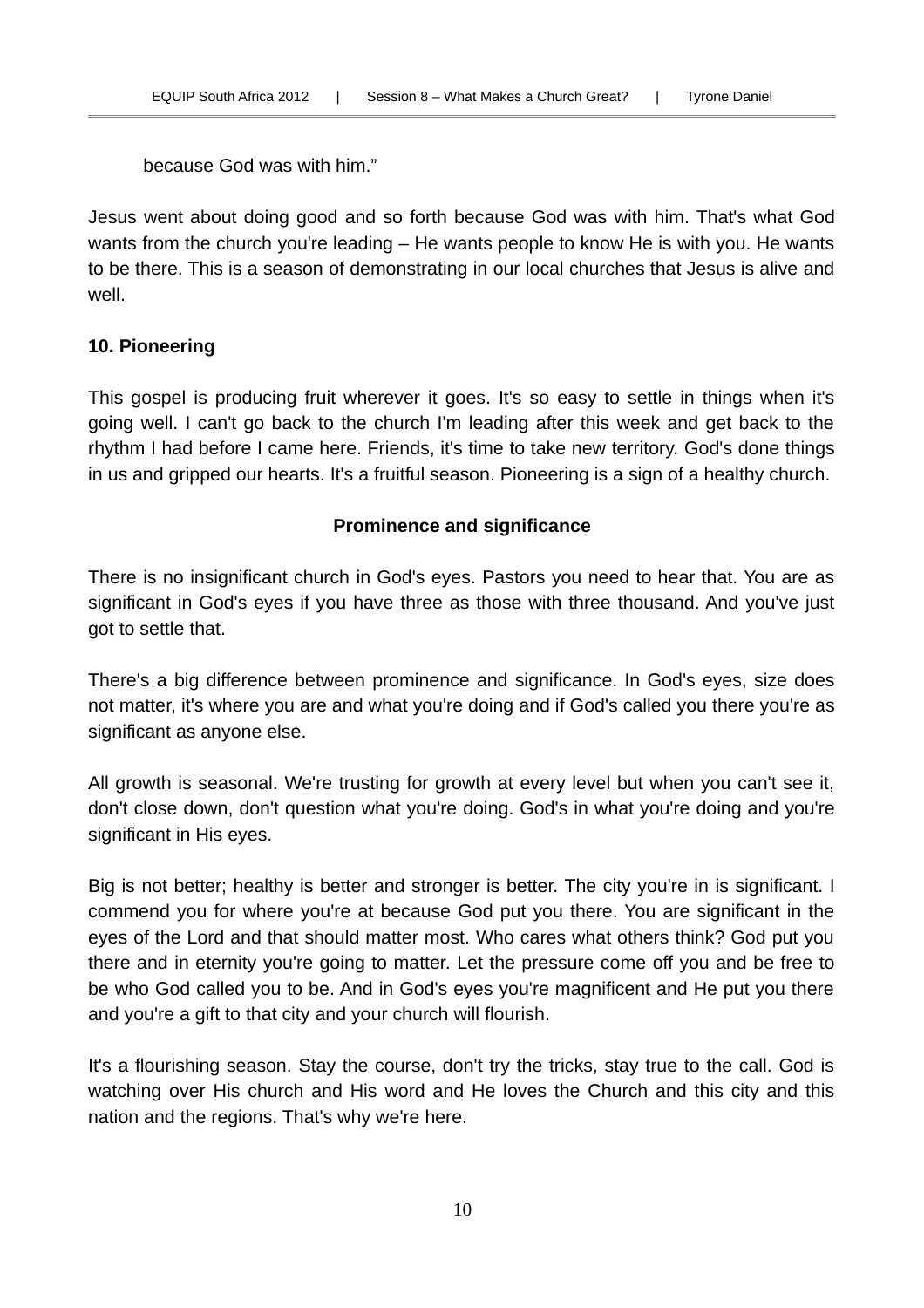## **It's go-time**

Measure your success and church according to Scripture. We need more churches to be planted. This is a season of taking ground and territories. Some of you who have planted need to hear God saying it's time to plant again. It's time to let people go in your church – send them, commission them, celebrate them. It's church planting season. Don't go out with all the books but go out with the Bible and go after those things the Scriptures say is success.